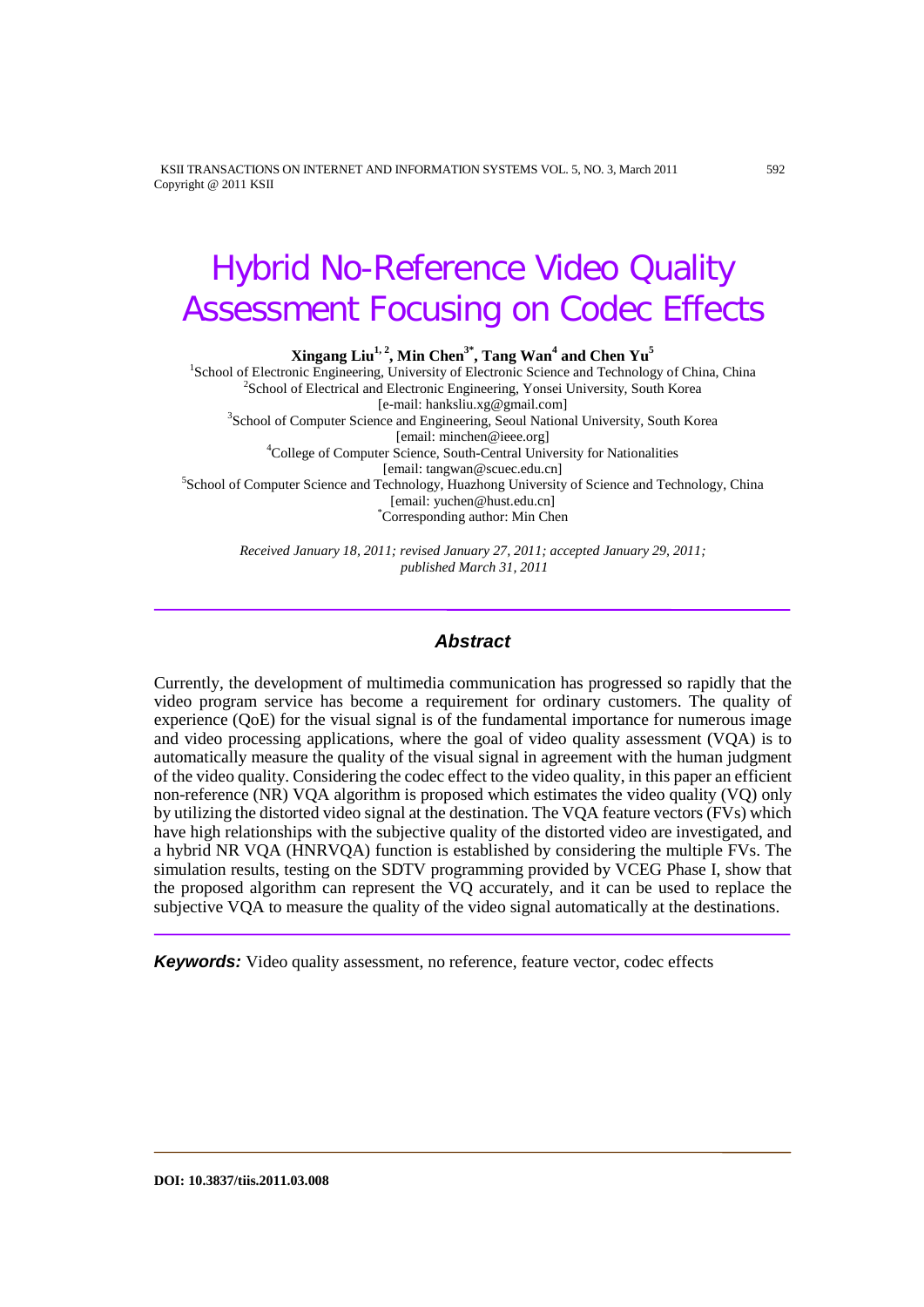# **1. Introduction**

**W**ith the development of high-speed communication systems, video programs offered through network services like video chatting, IPTV, video-on-demand (VoD) etc, have become more popular [1]. However, the quality of programs must be of sufficient quality that customers can enjoy their communication or entertainment time. Therefore, VQA techniques have become a principle requirement for the testing of video programming services. The most direct way of VQA for digital video signals is the subjective VQA, meaning that VQ is measured by Human Visual System (HVS) and given a quality score as the mean opinion score (MOS). The MOS for each video sequence is generated by averaging the results of a set of standard, subjective tests whereby a number of appraisers, each with professional QoE for VQ judgment, rates the quality on a five point scale ranging from 1 (bad) to 5 (excellent). The alternate form of the MOS is the Difference MOS (DMOS), which has the same generation principle as MOS but measures the difference between the original and distorted video frames. MOS and DMOS can reflect the quality of the video signal correctly because they are obtained by directly using HVS. However, the subjective VQA is complex and not always available. People would prefer to use the objective QoE which abstracts useful information only from the video frame to establish the VQA functions.

The NR VQA is a relatively new topic in the related research fields. In fact, it is very difficult to design an objective NR VQA function because of our limited knowledge of the HVS and the cognitive aspects of the brain. However, the practicability is significant since it can be established only by using the distorted video frames at the destination as shown in **Fig. 1**. To realize NR VQA, the research is active, and numerous algorithms have been proposed in [2-7] which have shown their contributions to the research of QoE. However, their collective shortcoming is that any proposed algorithm only focuses on the unilateral impact and can measure the VQ corrected only under special conditions rather than pervasively. For instance, [2] measures VQ by detecting the impact of the network service; however, the codec effects are ignored. M. Tao et al considers the multiple impact of the quality loss in  $[3]$ , but it is suitable only for low bit rate network transmission. Algorithms in [4][5][6][7] deal with the quality measurement, but only with partition of the impacts. To help realize a ubiquitous application, in this paper our research focuses on the objective NR VQA function establishment by mainly considering the possible codec effects. Firstly, the FVs which have high relationships with the subjective DMOS are analyzed, and then, the HNRVQA algorithm which can be used to measure the quality of video signals is investigated by using the selected FVs.

This paper is organized as follows. Related work is described in section 2 briefly to introduce the basic knowledge and current situation concerning VQA research. In section 3, the characteristics of selected FVs are analyzed and utilized to establish the proposed HNRVQA algorithm which can correctly reflect the perceptual VQ. To evaluate the proposed algorithm, section 4 presents the simulation results, and the conclusions are drawn in section 5.

# **2. Related Works**

In past decades, the research on objective VQA was the subject of much attention. Many methods have been investigated and are divided into three categories, as follows.

 Full reference (FR): assess the VQ by making a comparison between the original and distorted video sequences;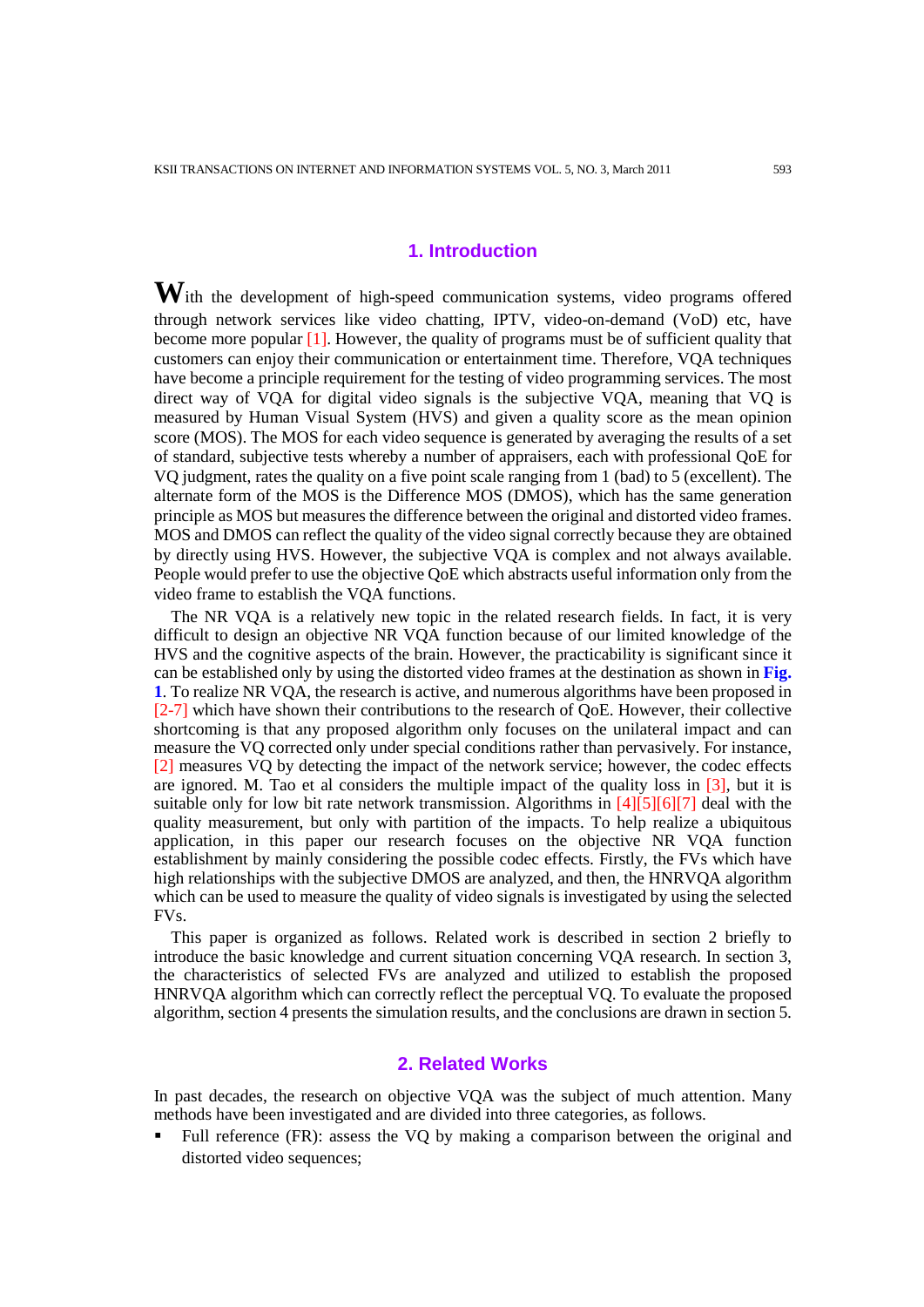- Reduced reference (RR): not all but some parameters of the original and distorted video sequences are compared to establish the VQA function;
- Non-Reference-Free (NR): Only the information of the distorted video sequence is utilized in the VQA function.



**Fig. 1**. Structures of the FR/RR and NR VQA

Among the three categories, FR VQA has been studied extensively, and numerous algorithms have been proposed. In general, the FR VQA method is based merely on the pixel difference between the original and distorted video frames, e.g., mean square error (MSE), peak signal-to-noise ratio (PSNR) [8] and their variations, such as Minkowsky metric (MM) [9], Czenakowski distance (CZD) [10] and so on. The VQA research community realizes the importance of validating the performance of algorithms by using extensive ground truth data. ITU-T Standard J.144 [11] provides four famous FR VQA algorithms which can serve for both PAL and NTSC. In [12], a novel image quality assessment algorithm named as MSSIM, calculates the structural similarity between the original and distorted video signals. However, as shown in **Fig. 1**, the holistic disadvantage of considering all the FR VQA algorithms is that both the original and the distorted video signals are needed to establish the FR VQA function. For RR VQA, part of the original video signal is still needed. It implies that additional bandwidth of the channel is required to load the transmission redundancy of the original signal from the server to the destination. But the fact is that neither the full nor part of the original video frame information is available at the destination in the multimedia communication systems.

The appearance of NR VQA solves the problem of the requirement to the original video information. The VQA can be established only by using the received video signal at the destination. However, human visual sense is controlled by the brain which is a very complex and mysterious system. In general, the eyes scan the environment items with 500o/sec and transmit the information to the brain [13]. From a physics perspective, the surface of the outside world should be fuzzy because rapid eye movement causes object images to pass the surface of the retina quickly. However, we do not see the world as flickering: objects are still clearly visible. As shown in **Fig. 2**, the human brain skillfully handles a pair of visual contradictions in physics and biology.

Since actual brain mechanisms are not completely understood currently, it is very hard to establish an accurate objective NR VQA function. Fortunately, the realized practice is significant and many related studies promoted the research on NR VQA in different areas. In [2], the authors described an NR VQA algorithm which can be used as a quality of service (QoS) monitoring strategy in order to control the end-user perceived quality. This algorithm considers several feature factors, such as frequency content features, power of frame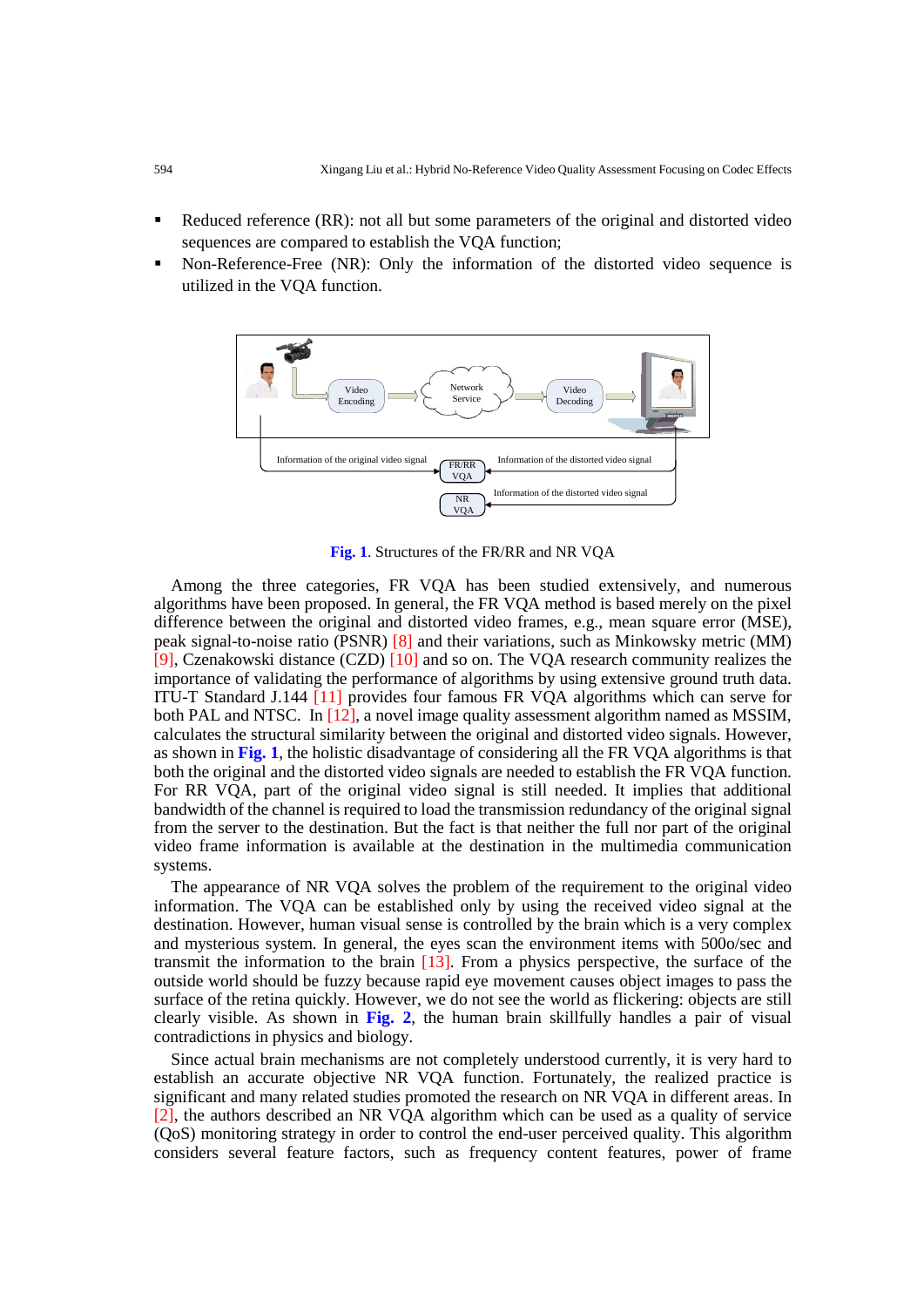difference and blocking effect, and measures them independently to make up the final NR VQA function. The performance is quite well under the special simulation environments such as the bit rate limitation, video sequence selection and so on**.** However, it does not fully consider the feature factors caused by the video compression codec. Moreover, the computing load is a little high which will take additional burden to the terminals.



**Fig. 2**. The brain visual reorganization system

More recently, M. Tao et al proposed a home video visual quality assessment method in [3] where a set of spatiotemporal visual artifacts are mined from each sub-shot based on the particular characteristics of the home video signal. The factors, such as unstableness, infidelity, brightness, orientation and so on, which are frequently caused during the transmissions, are considered in detail. Because of the thoughtful proposal, this algorithm can measure the quality of the home monitor signal, video conference signal, very well. However, the obvious limitation blocks its applications because it is typically suitable for the VQA of the low bit rate video transmissions.

More NR VQA algorithms were proposed which attempted to evaluate the visual quality in terms of different aspects caused by the codec and transmissions frequently. For instance, [4][5][6][7] measure the VQ of the video signals which are distorted by blur, jitter and blocking effects, respectively. All of them did the significant contributions to the research of the NR VQA but anyone just focused on one or two kinds of the distortions. Therefore, not all factors affecting the perceived quality are considered.

It is the fact that any transmitted video sequence should be encoded in to bit stream at the server for compression [14]. Although various video coding standards exist, for example, H.264/AVC, MPEG-2, etc, the effect to the video quality by the lossy codec cannot be avoided due to codec's characteristic and the coding requirements. Therefore, the codec effect has become a major factor which can affect the video quality during the communications. According to the current situations of the NR VQA, our study in this paper focuses on the VQA establishment with the analysis and measurement of the FVs caused by the characteristics of the general video compression codec. The VQA function is created for each FV to establish the relationship with the subjective DMOS. The functions are integrated by using multiple regression technique [15] to generate the final NR VQA function which can achieve the best correlation with the DMOS.

# **3. Proposed HNRVQA Algorithm**

To take place the research more efficiently, a special set of subjective VQA experiments is firstly implemented to find the FVs which can affect human judgment regarding the quality of the received video in theory. Fifty undergraduate students with experience in subjective VQA participated in our experiments. The SDTV video programs provided by VQEG [16] which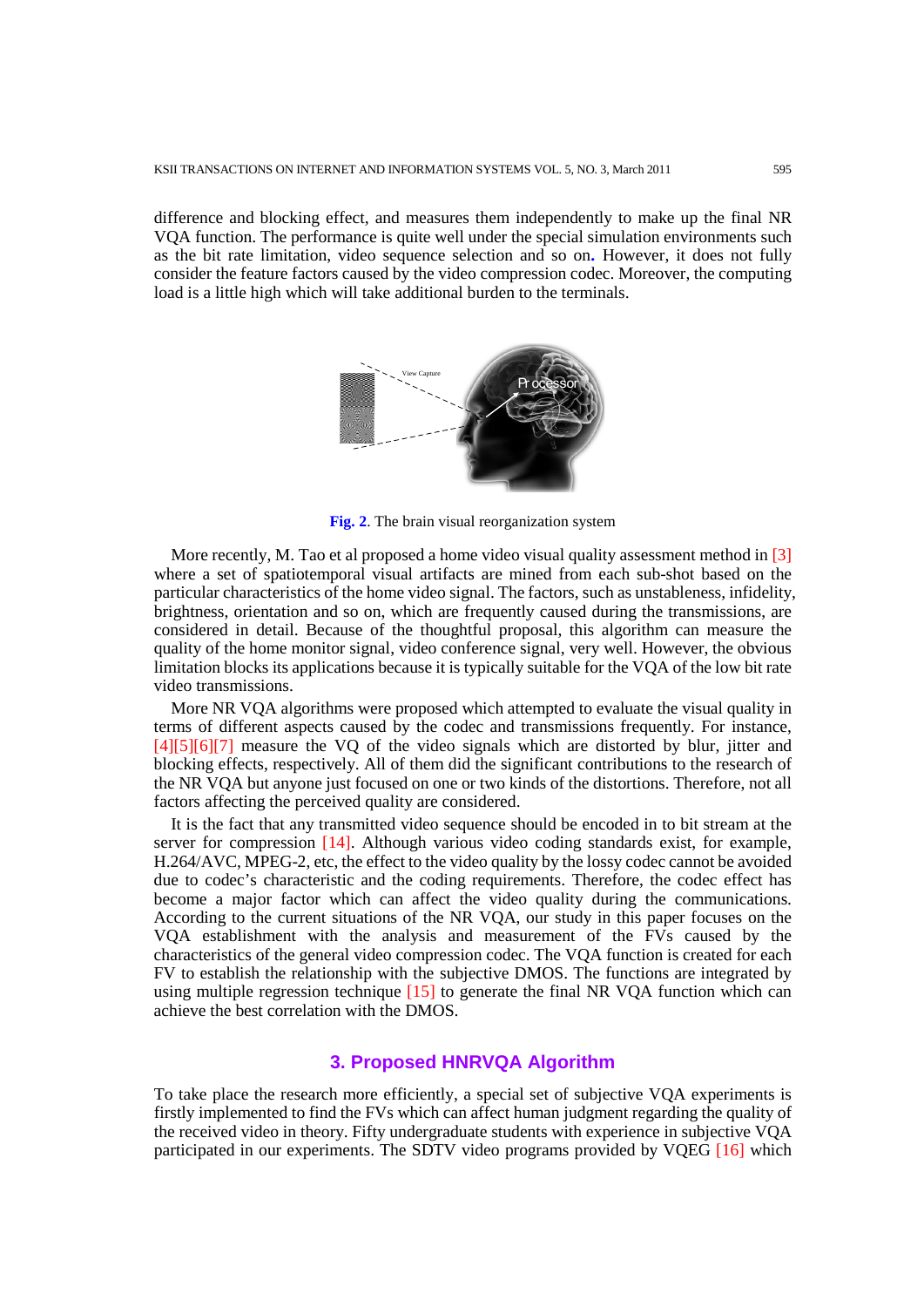have multiple characteristics of codec effects were selected as the test video sequences. The students were ordered to view the SDTV sequences to select and mark the impacts which could affect their judgment to the VQ. According to the experimental results, several FVs, including blur, blocking, jitter/jerkiness and color were selected as the important FVs which can affect human judgment of the VQ, as shown in the highlighted "factor part" in **Fig. 3**.



**Fig. 3**. The demo used in the subjective VQA experiments

# **3.1 Feature Vectors Detection and Analysis**

#### **3.1.1 Blur Effect Detection**

According to the general video coding standard, the original video signal is transformed into the frequency domain to distinguish the information into different frequency regions [17]. It is the fact that high frequency region includes little useful information in general case. Therefore, it is more likely to be cut than the information in the low frequency domain to achieve higher compression ratio while maintaining the original video quality. However, the lossy compression generally causes many video artifacts, and blur is one of them**.** It is the global distortion of the entire video frame caused by the removal of high-frequency content from the original video signal. The primary characteristic of blur is the reduced sharpness of edges and limited spatial detail. There are different types of blur effects; for example, motion blur is due to the relative motion between the camera and the scene, and out-of-focus blur is caused by an unfocused camera and lens aberrations. In addition, use of an edge-attenuating filter, overlapped block motion compensation and packet loss can also result in significant blur. **Fig.4-(b)** shows the effect of dynamic blur which is caused by movement.



**Fig. 4**. Impact examples of the distorted video frame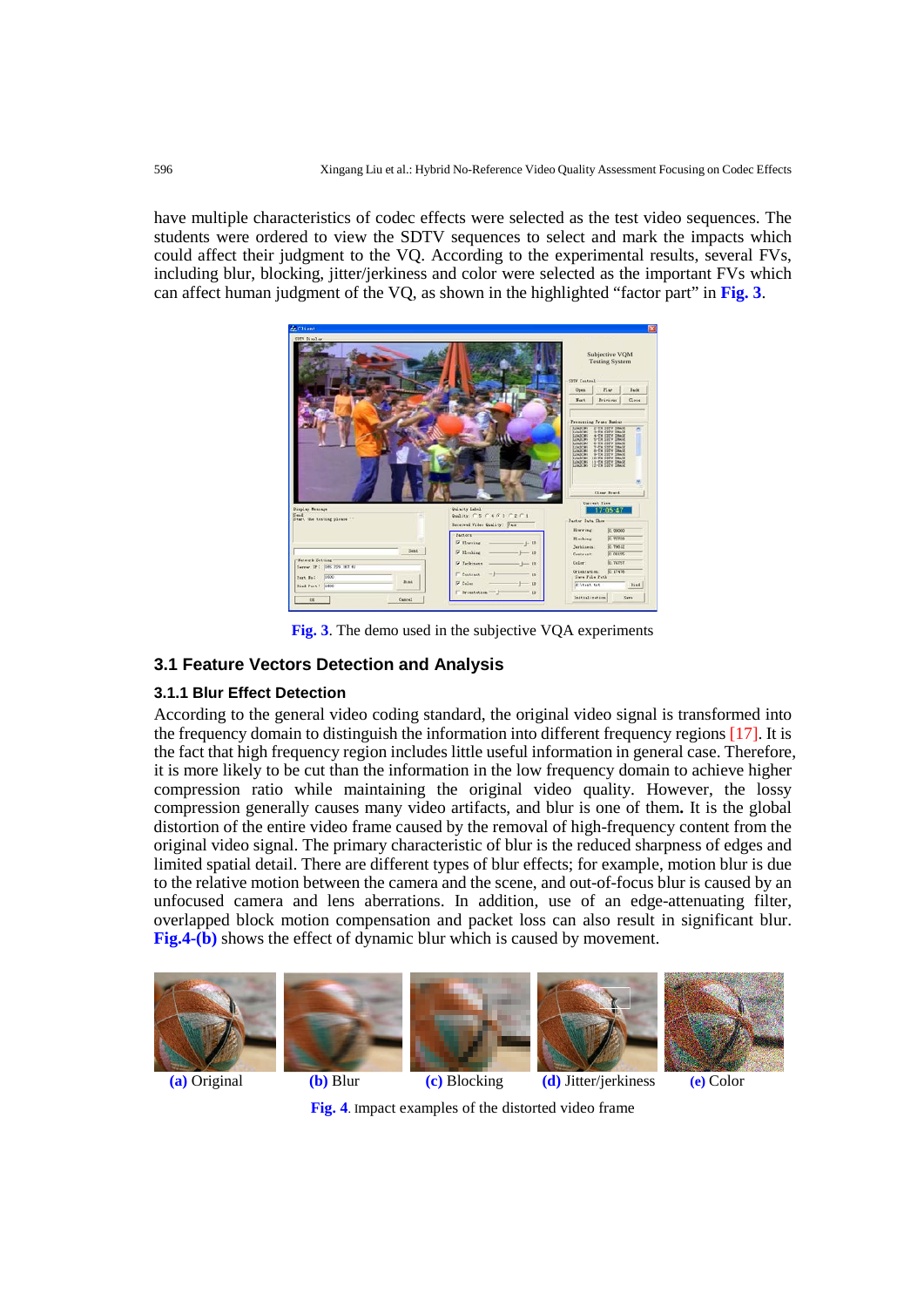According to the QoE of the HVS, people are more sensitive to the edge of the video frame. The effect of blur can be scaled by detecting the edge information of the distorted video signal. In this paper, the famous image edge detector, the Sobel filter [18], is employed because of its strong ability on image edge detection. With the data statistical analysis, the blur effect occurs both in the horizontal and vertical directions along the frame edges. Filtering operations should be implemented separately (rather than the entire two-dimension implementation) to guarantee QA accuracy. **Fig. 5** gives this operation where the Sobel filter in horizontal direction is implemented to the luminance (luma) coefficients of the distorted video fame to calculate the [gradient](http://en.wikipedia.org/wiki/Image_gradient) of the image intensity at each point and give the direction of the largest possible increase from light to dark and the rate of change in that direction. If the filtered pixel value is larger than a pre-determined threshold (*T*), this filtered pixel is set to be the horizontal edge point.



**Fig. 5.** Edged image generation by horizontal Sobel filter

Since blur will affect the image smoothness directly, the VQA function for blur is to measure the spread of the edges. As shown on the right of Fig. 5, the distance  $D_1$  from one edge point  $E_1$  to the next one  $E_2$  along the horizontal direction is set to be the edge width of  $E_1$ . Deucedly, the widths of all the edge points are calculated and the average value of the widths  $A_{hor\_spread}$  shown in eq. (1) is set as the image edge spread for the horizontal direction [5], where  $N$  in eq. (1) is the number of the total edge points.

$$
A_{hor\_spread} = \sum_{n=0}^{N-1} D_n
$$
 (1)

By using the similar operations, the spread of edges for vertical direction (*Aver\_spread*) can be detected easily. And the entire blur detection  $VQA_{blur\_luma}$ , where the subscript 'luma' means for 'luminance', could be established by using *Ahor\_spread* and *Aver\_spread* as shown in eq. (2), where  $w_{hor\_spread}$  and  $w_{ver\_spread}$  are the weighted indices for the horizontal and vertical edge spreads, respectively. During the practical simulations, we found that the blur along the vertical direction is grander to the quality judgment than that along the horizontal direction. Therefore, the value of  $w_{ver\ spread}$  is much larger than that of  $w_{hor\ spread}$ .

$$
VQA_{blur\_luma} = w_{hor\_spread} \times A_{hor\_spread} + w_{ver\_spread} \times A_{ver\_spread}
$$
  
where  $w_{hor\_spread} + w_{ver\_spread} = 1$  (2)

#### **3.1.2 Blocking Effect Detection**

To reduce the data load for the bandwidth-limited network services, the video signal should be compressed by video coding standards before the transmissions [19]. Although a variety of coding standards exists, the block-based transform operation is available in almost all codec systems. According to **Fig. 4-(c)**, the blocking artifact always happens because of the codec operation which can affect the judgment of HVS to the VQ. Although a variety of coding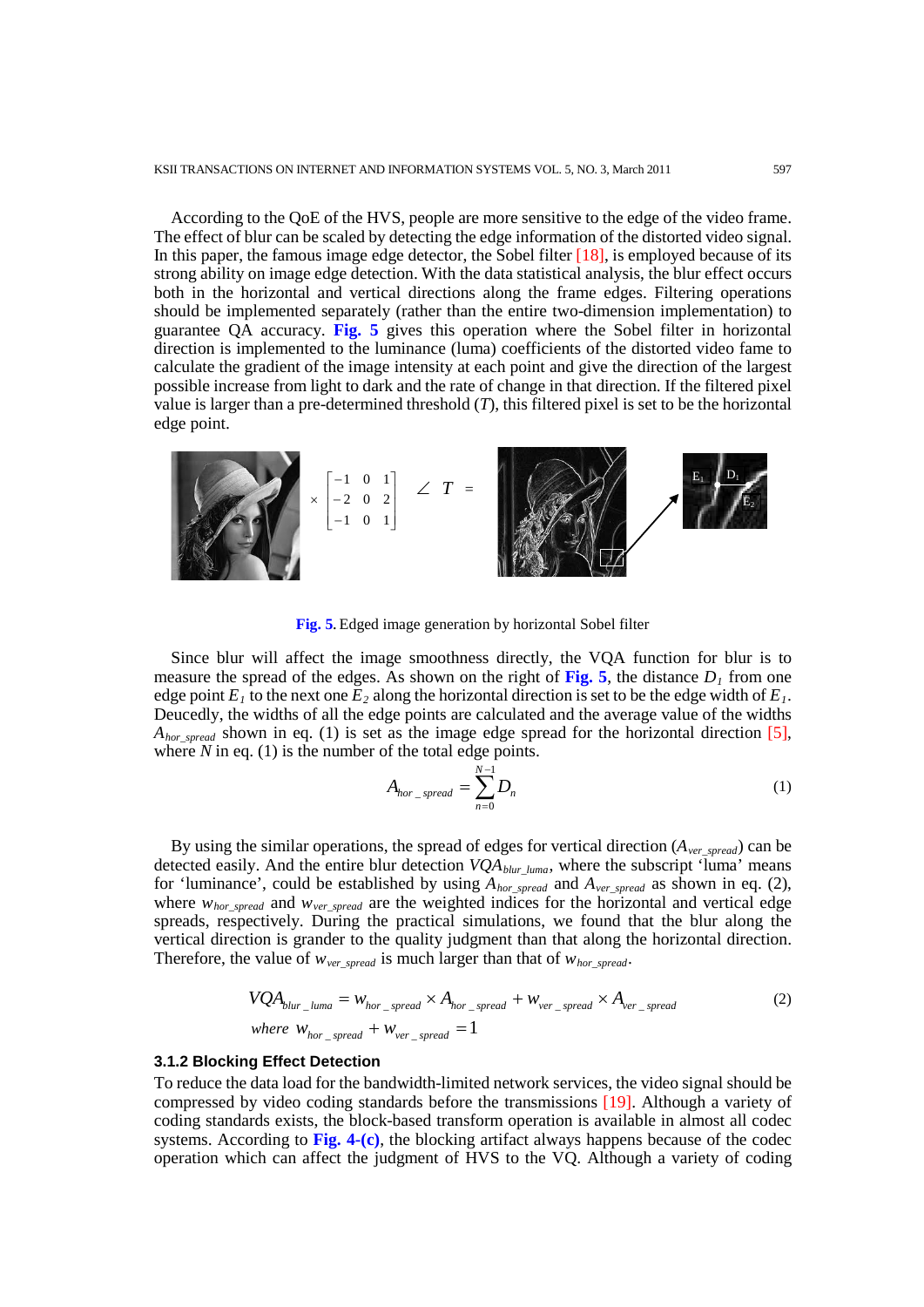systems exist, the block-based operation is available in almost all codec systems. The 2-D DCT codec segments the video frame into blocks, transforms them into coefficients and implements the quantization which is a lossy compression operation. At the destination, the output of certain decoded blocks makes the surrounding pixels appear averaged together and gives them the appearance of larger blocks. As TV screens become larger, the blocking artifact becomes more noticeable. Although the blocking effect always happens along the boundaries of the blocks, the artifact will extend to the inner block since the pixel values have been averaged by the lossy compression codec. As a result, the blocking impact can be scaled by using the following two steps.

#### **3.1.2.1 Boundary Smoothness Detection between 8x8 Blocks**

The conventional video signal encoding is based on the 8x8-block operation which is popularly used for multimedia signal compression. Therefore, blocking artifact detection focuses on the boundaries of 8x8 blocks and can significantly affect HVS VQA. Generally speaking, except for sudden scene changes, the difference between neighboring pixels is not distinct even if these two pixels belong to different 8x8 blocks. It implies that the boundary between blocks should be smooth enough in the original video frame to satisfy the video content scene. However, when blocking happens, the boundary of the blocks becomes so clear that the original video frame is seriously distorted due to the block average operation during the video signal compression. Therefore, detecting the boundary smoothness between each pair of 8x8 blocks is necessary.



**Fig. 6**. Boundary smoothness detection between the blocks (horizontal direction)

Referring to **Fig. 6**, the absolute boundary pixel difference between two 8x8 blocks in the horizontal direction is detected at first, and the average value is set as the smoothness detection result (*Shor\_boundary*) of the horizontal blocking artifact as shown in Eq. (3), where *i* is the boundary pixel index,  $i = 0, 1, ..., 7$ , and *N* is the number of boundary pixel,  $N = 8$ .

$$
S_{hor\_boundary} = \left(\sum_{i=0}^{N} \left| x_i - y_i \right| \right) / N \tag{3}
$$

In our study, boundary smoothness for the horizontal and vertical directions is detected separately, and the blocking artifact detection *Sver\_boundary* in the vertical direction can be found by using the similar operation. Following this, the two detected values can be utilized to establish the entire boundary smoothness detection resulting from the blocking  $(S_{blocking})$  as shown by Eq. (4), where *whor\_boundary* and *wver\_boundary* are the weighted indices for horizontal and vertical directions, respectively.

$$
S_{blocking} = w_{hor\_boundary} \times S_{hor\_boundary} + w_{ver\_boundary} \times S_{ver\_boundary}
$$
\n
$$
where \ w_{hor\_boundary} + w_{ver\_boundary} = 1
$$
\n(4)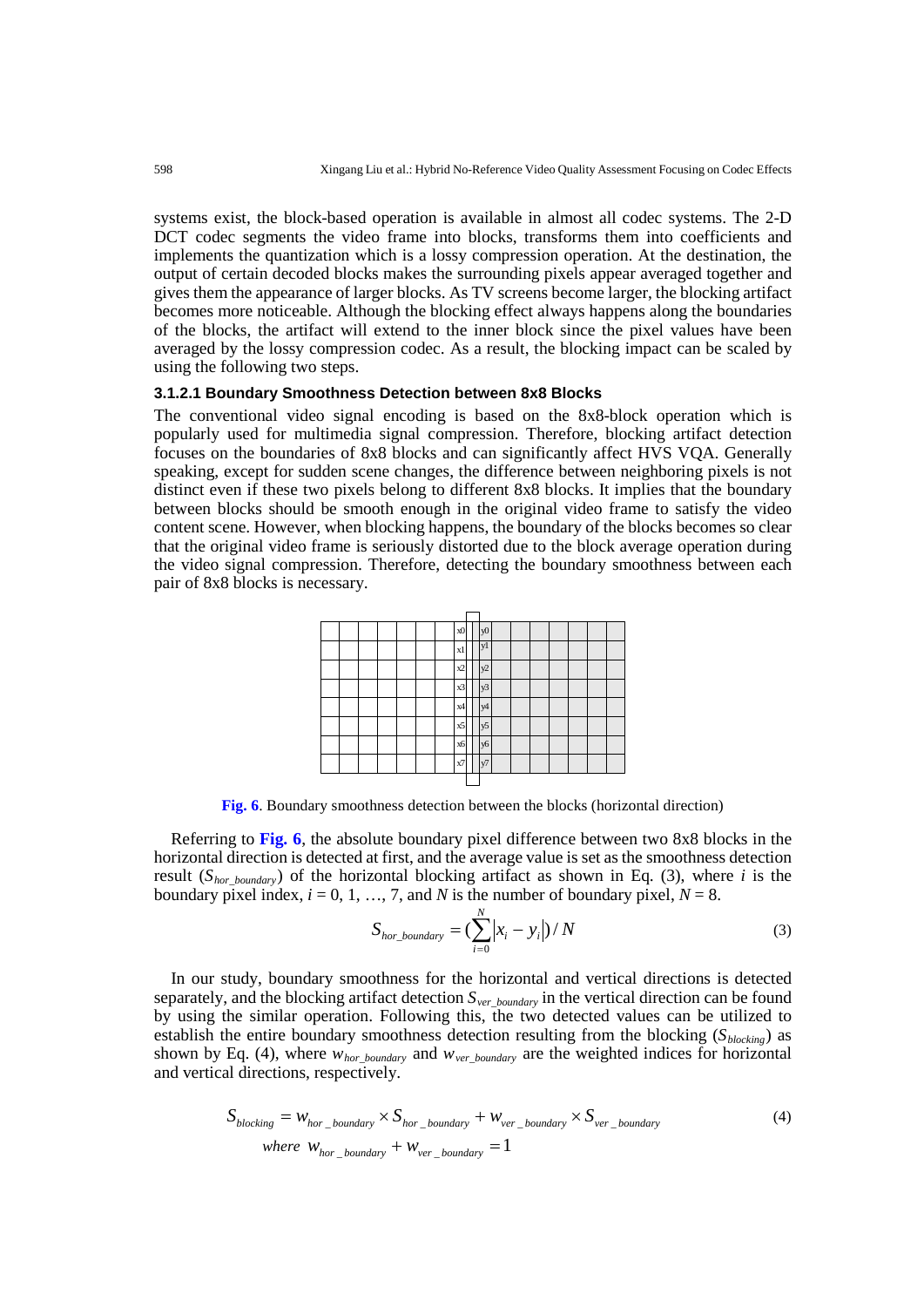#### **3.1.2.2 Block Visibility Detection**

The visibility of a block edge is determined by the contrast between the local gradient and the average gradient of the adjacent pixels. Let's consider a frame *I* with elements *I(i,j)*, where *i* and *j* denote the line and pixel position, respectively. To express the similarity between the local gradient and its spatial neighbors, a normalized horizontal gradient  $(G<sub>hor</sub>$ <sub>visibility</sub>) is introduced as the ratio of the absolute gradient and the average gradient calculated over *N* adjacent pixels to the left and to the right [7]. Because block edges occur at regular intervals in the horizontal plane, they can be further highlighted by totaling the *Ghor\_visibility* over all image lines and defining them as *Shor\_visibility*. The visibility strength of the blocking artifacts for the horizontal direction (*Vhor\_blocking*) can be determined by averaging *Shor\_visibility* over the block edge and intermediate positions as follows:

$$
V_{hor\_blocking} = \frac{S_{hor\_visibility}(block)}{S_{hor\_visibility}(no-block)}
$$
(5)

Where *Shor\_visibility* (*block*) and *Shor\_visibility (non-block)* denote the average values of *Shor\_visibility* at the block edged and intermediate positions, respectively. The block size in the video signal corresponds to 8 pixels times the scaling factor in both horizontal and vertical directions, therefore, the identification of vertical blocking artifacts (*Vver\_blocking*) is accomplished in a similar fashion. Subsequently, the entire blocking visibility detection can be established be using  $V_{hor\_blocking}$  and  $V_{ver\_blocking}$  as in Eq. (6), where  $w_{hor\_visibility}$  and  $w_{ver\_visibility}$  are the weighted indices for horizontal and vertical directions, respectively.

$$
V_{blocking} = w_{hor\_visibility} \times V_{hor\_blocking} + w_{ver\_visibility} \times V_{ver\_blocking}
$$
\n
$$
where \ w_{hor\_visibility} + w_{ver\_visibility} = 1
$$
\n
$$
(6)
$$

#### **3.1.2.3 Entire Blocking Effect Detection**

Following the detection of boundary smoothness and block visibility, these can be utilized as the foundations of the proposed blocking detection method. Eq. (7) gives the entire blocking detection algorithm by combining the boundary smoothness and blocking visibility detection, where  $w_{smooth}$  and  $w_{visibility}$  are the weighted indices for block smoothness and visibility detection, respectively.

$$
VQA_{blocking\_luma} = W_{smooth} \times S_{blocking} + W_{visibility} \times V_{blocking}
$$
  
where  $W_{smooth} \times W_{visibility} = 1$  (7)

#### **3.1.3 Jitter/Jerkiness Effect Detection**

In the video display system, the perception by HVS is that continuous motion is comprised of a sequence of distinct "*snapshots*". However, the perception of continuous motion by human visual faculties is a manifestation of complex functions, i.e. characteristics of the eyes and brain. When presented with a sequence of fixed, still images of sufficient continuity at a sufficiently frequent update rate, the brain interpolates the intermediate images, and the observer subjectively appears to see the continuous motion that in reality does not exist. Actually, a very important source of video impairment comes from the transmission of a video stream over an error-prone channel, especially in a packet-switched network service where the data packets can be lost or delayed to the point where they are not received in time for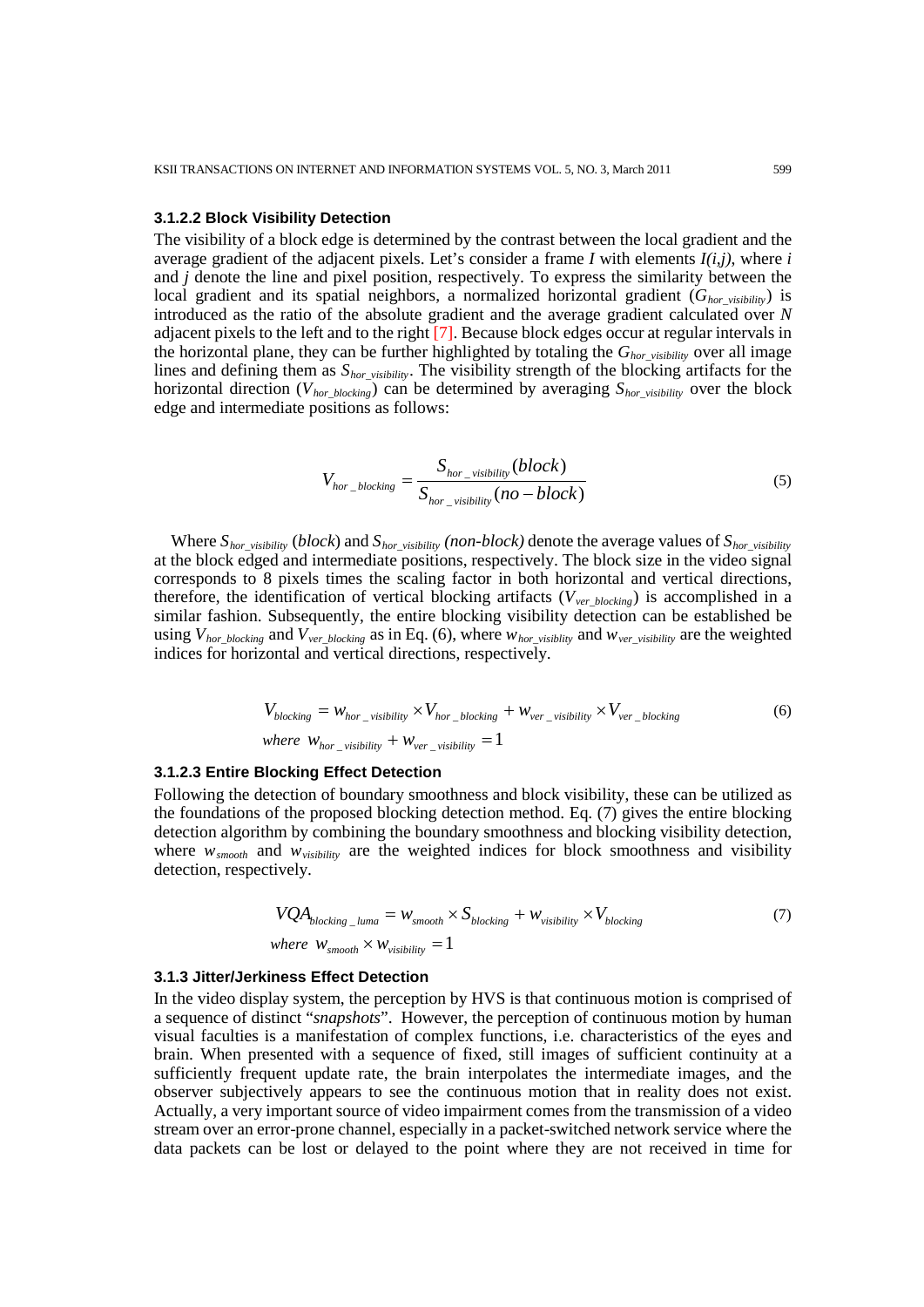decoding. The visual impact of such losses varies between video decoders depending on their ability to deal with such corrupted streams.

However, some decoders will choose to entirely discard a frame that has corrupted or has information missing and repeat the previous video frame instead, until the next valid decoded frame is available. Not only is additional spatial degradation effectively introduced but frame repetition and frame drop also occur. This phenomenon is referred to as video jitter. Because of the error-prone network service, packet loss frequently happens; **Fig. 4-(d)** shows the effect of the packet loss after error concealment (highlighted region). The loss of video packets often results in the loss of slice-unit information, which in turn results in corruption of visual information along the macro block (MB) and slice edges. With the general error concealment method [20], the decoder replaces the lost packets by using the corresponding temporal MB from the previous frame. Therefore, visible discontinuity results when the MB data from regions with considerable motion between the consecutive frames is lost.

In this paper, we detect the jitter effect by using the codec operation in the decoder part. According to the conventional codec of multimedia communication, the MB with 16x16 pixel segment in the video frame is regarded as the basic coding unit. The MBs within a slice are ordered from left-to-right and top-to-bottom [4]. As shown in **Fig. 7**, each block denotes the 16x16 MB; the upper white blocks are the MBs belonging to the same slice and the bottom brown blocks are the MBs belonging to another slice. If data loss occurs during the transmission, the slice-based packet loss also occurs in general situation. For the VQA, energy strength among every slice boundary should be scaled. We define  $P(i)$  as the  $i<sup>th</sup>$  row, where *i* is the last row of each MB,  $i$  ∈ (16, 32 … m-16).



**Fig. 7**. Energy strength calculation between slices

$$
S_{\text{jitter}}(j) = |(P(i-1) - P(i+1)) * F|
$$
\n(8-1)

$$
S'_{\text{jitter}}(j) = |(P(i-2) - P(i)) * F|
$$
\n(8-2)

In Eq.  $(8)$ ,  $*$  denotes the convolution operation, and *j* is the boundary number which equals *i/16*. *F* is a low pass filter,  $F = [1, 1, 1]/3$ . The boundary strength between the MB *j* and  $j + 1$  is noted as  $S_{jitter}(.)$ . *S'*<sub>jitter</sub>(.) is also the boundary strength which is very close to  $S_{jitter}(.)$ . To further avoid boundary noise, a pre-threshold  $(T<sub>jitter</sub>)$  is needed to pick up visible horizontal edges.  $S_{jitter}(.)$  and  $S'_{jitter}(.)$  are set to be 1 if they are larger than  $T_{jitter}$ . Otherwise, they are set to 0 which means the boundary strength is so slight that it can be ignored. With the statistical analysis,  $T_{\text{jitter}}$  is given a value of 72 for luminance and 36 for chrominance in our simulation. The reason for calculating the boundary strength  $S<sub>inter</sub>(.)$  and also its neighboring boundary strength  $S'_{\text{inter}}(.)$  is to avoid eliminating the real boundary in the frame because they must have similar boundaries in a regular undistorted frame. Hence, the effect of the packet loss artifact along the MB row *j* is to compute the difference between  $S_{\text{jitter}}(.)$  and  $S'_{\text{jitter}}(.)$ . The jitter effect for the NR VQA is established as follows.  $\overline{1}$ 

$$
VQA_{jitter\_luma} = \left| \sum_{j} S_{jitter}(j) - S_{jitter}(j) \right| \tag{9}
$$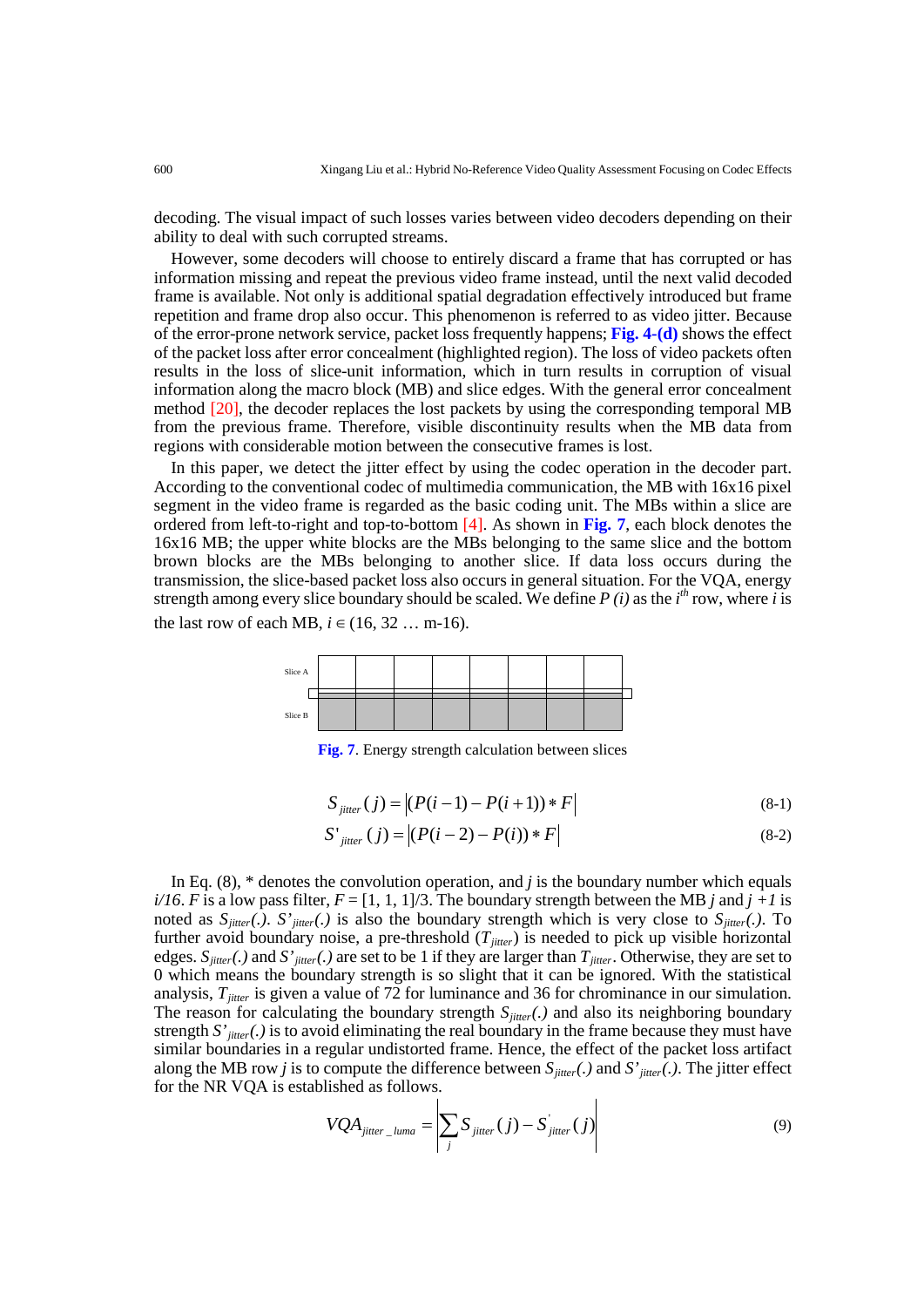#### **3.1.4 Color Effect Detection**

Color is also an important factor affecting people's subjective quality judgment. HVS is very sensitive to the video frame which has extra color. In **Fig. 4-(e)**, data loss and additional noise caused by the network affect the original video color so that the VQ is obviously reduced. Most existing VQA algorithms abstract some special information from the distorted video frames to build the color detection factors. In our proposed algorithm, the other thinking is followed to detect the color effect to the VQA.

In general video frames, the trends of luminance and chrominance are very similar [21]. Therefore, the visual effects on luminance also affect chrominance (color). Therefore, in this paper the operations of blurring, blocking and jerkiness can be repeated to the chrominance coefficients to detect their effects as the color factor.

Until now, the entire VQA of each FV could be established by using these effects to determine luminance and chrominance coefficients. For instance, Eq. (10) gives the entire VQA function for blur, where *wblur\_luma* and *wblur\_chroma* are the weighted factors for the luminance and chrominance coefficients, respectively.

$$
VQA_{blur} = \frac{(w_{blur\_luma} \times VQA_{blur\_luma} + w_{blur\_chroma} \times VQA_{blur\_chroma})}{w_{blur\_luma} + w_{blur\_chroma}}
$$
(10)

#### **3.2 Proposed HNRVQA Algorithm**

**Fig. 8** shows a flowchart of the proposed HNRVQA algorithm and can be described as follows.

- Step 1: detect the VQA function of each FV (blur, blocking, and jitter) for luminance.
- Step 2: detect the VQA function of each FV (blur, blocking, and jitter) for chrominance.
- Step 3: Combine the detected VQA functions of luminance and chrominance with eq. (10) to establish the entire VQA function for each FV.
- Step 4: Combine the VQAs of the three FVs by using the multiple regression method [22] to establish the final HNRVQA function.

With the principles of the proposed algorithm, the HNRVQA algorithm is established using the selected FVs. The final function of the proposed method is shown by Eq. (11), where *α, β* and  $\gamma$  are the weighting coefficients for the different FVs, and  $\lambda$  is the offset constant.

$$
HNRVQA = \alpha \times VQA_{blur} + \beta \times VQA_{blocking} + \gamma \times VQA_{jitter} + \lambda
$$
\n(11)

It should be noted that the multiple regression is utilized here to generate the weights for the FVs. The general purpose of multiple regressions is to learn more about the relationship between several independent or predictor variables and a dependent or criterion variable [15]. In this paper, DMOS is regarded as the criterion variable, and the HNRVQA which is calculated by the FVs with their multiple weights is the independent variable. To find the best relationship between DMOS and HNRVQA, the linear regression is implemented to get the weights (*α, β* and *γ*) which achieve the maximum correlation between DMOS and HNRVQA.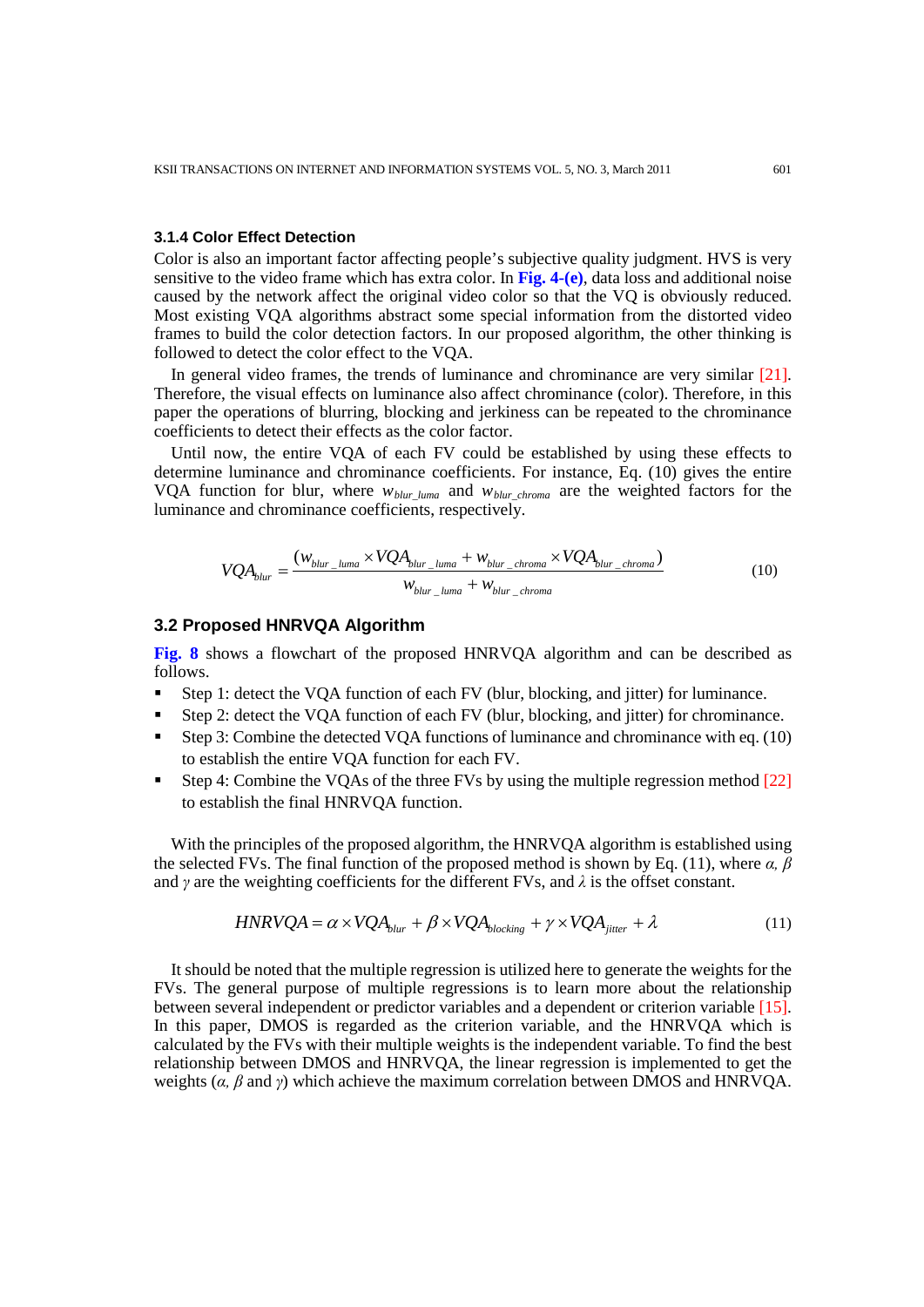

**Fig. 8**. Proposed HNRVQA algorithm

# **4. Performance Evaluation and Analysis**

To confirm our analysis and the proposed HNRVQA algorithm, the existing VQA algorithms are studied and the performances are compared with that of the proposed HNRVQA algorithm. For universality, the public video sequences databases, the  $S\overline{D}T\overline{V}$  sequences (size: 720x486, format: 4:2:2) of VQEG Phase I which were given the subjective quality score (DMOS) are utilized in our simulations, and the results of the  $14<sup>th</sup>$  and  $15<sup>th</sup>$  SDTV sequences named as SRC14 and SRC15 are selected to be recorded. To evaluate the performance, several existing FR, NR and our proposed HNRVQA algorithms are implemented.

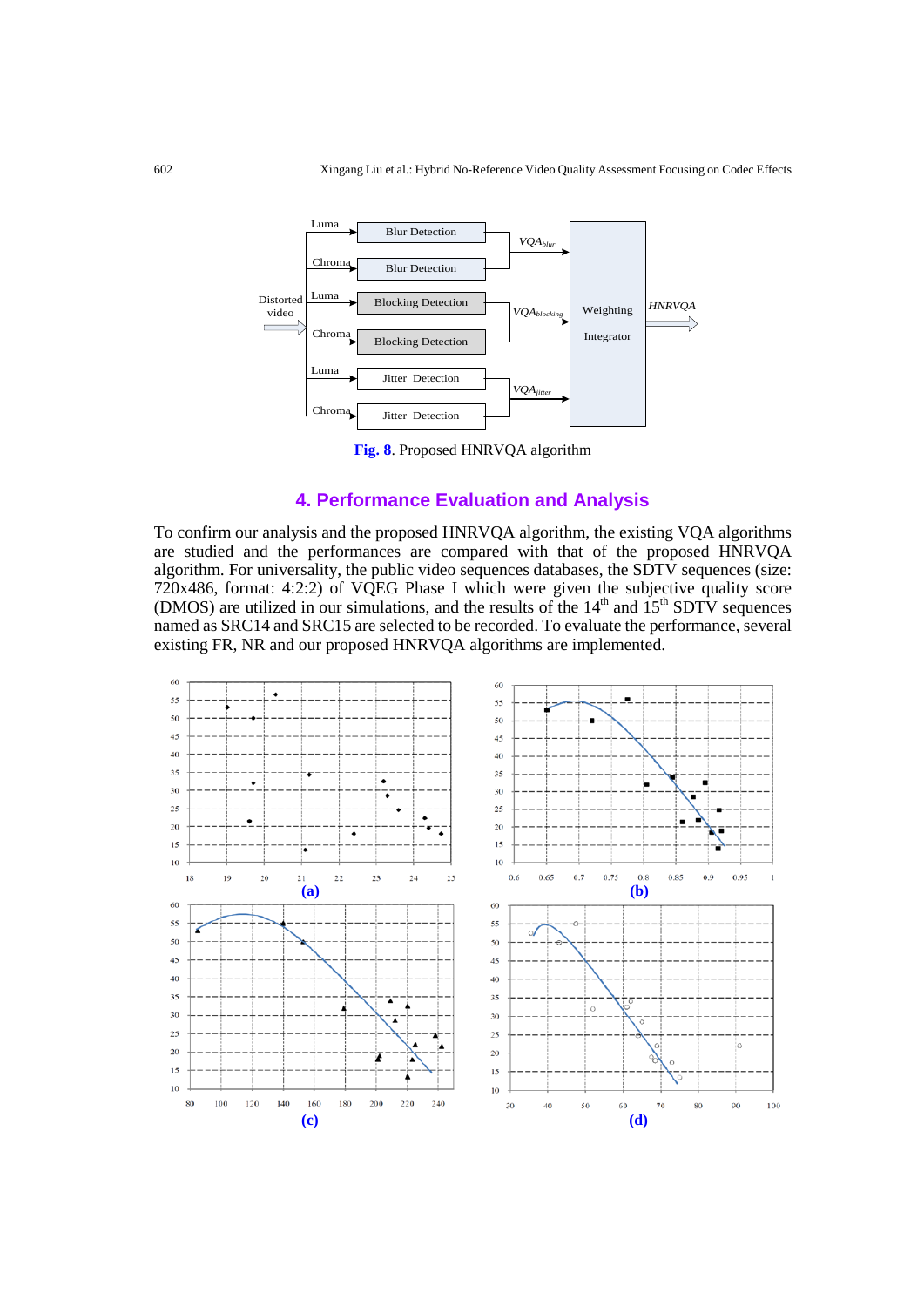

**(a)** PSNR vs. DMOS **(b)** MSSIM vs. DMOS **(c)** Ref [4] vs. DMOS **(d)** Ref [5] vs. DMOS **(e)** Proposed HNRVQA vs. DMOS

**Fig. 9**. Comparisons of scatter grams of VQA algorithms

| Video sequence | Method             | Correlation |
|----------------|--------------------|-------------|
| VQEG SRC14     | <b>PSNR</b>        | 0.5621      |
|                | SSIM               | 0.6648      |
|                | Ref[4]             | 0.8023      |
|                | Ref[5]             | 0.7658      |
|                | <b>HNRVQA</b>      | 0.8907      |
| VQEG SRC15     | <b>PSNR</b>        | 0.6081      |
|                | <b>SSIM</b>        | 0.8806      |
|                | Ref <sup>[4]</sup> | 0.8569      |
|                | Ref[5]             | 0.8382      |
|                | <b>HNRVQA</b>      | 0.9002      |
| Average        | <b>PSNR</b>        | 0.5851      |
|                | SSIM               | 0.7727      |
|                | Ref <sup>[4]</sup> | 0.8296      |
|                | Ref[5]             | 0.802       |
|                | <b>HNRVQA</b>      | 0.89545     |

**Table 1**. Correlation Summary (VQA Algorithm vs. DMOS)

According to **Fig. 9** and **Table 1**, as the well-known VQA algorithm, PSNR shows its strong ability for image/video quality measurement. However, its limitations determine that it cannot give perfect VQA results which can correctly mesh with the subjective perceptual quality scores because of the wide impacts from the compression codec. Although MSSIM has its own advantage, unfortunately it is still not a good QA method for evaluating the codec effect to the VQ since it was designed for still image QA and used for the various characteristics of moving video signal. In addition, the reference video signal should be available during the FR VQA processing which is generally impractical. References [5] and [6] serve NR VQA algorithms which only consider unilateral effects on VQ distortions. However, they can not assess the VQ accurately for the video signals impacted by multiple coefficients and therefore cannot deal with real-life situations. With the simulation results, we have determined that the proposed HNRVQA algorithm almost demonstrates a linear relationship with the DMOS and always gives the best correlation results because it is able to forecast the practical situations of the multimedia communication systems.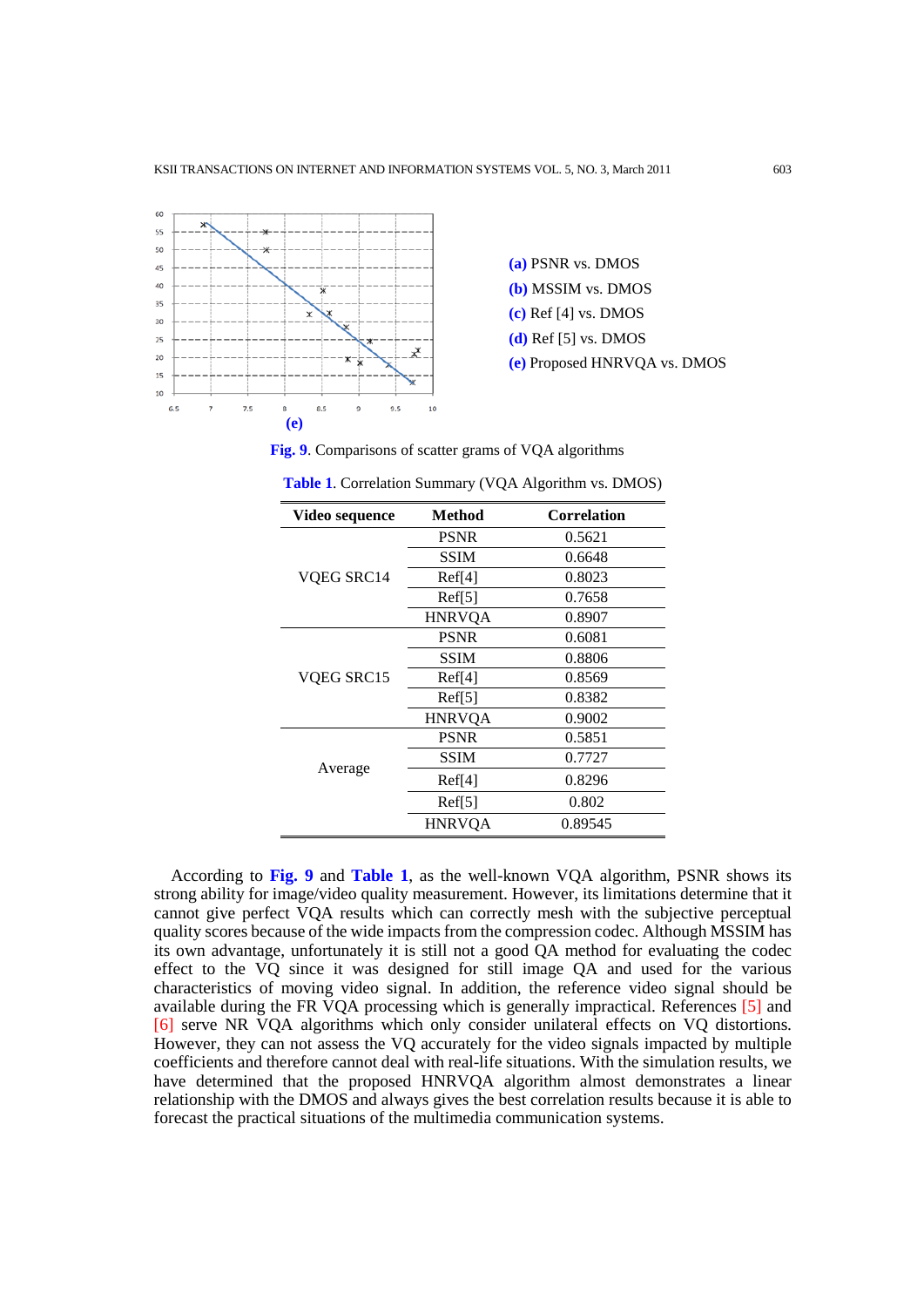#### **5. Conclusions**

With the development of multimedia communications, video programs have become essential to personal entertainment. Therefore, the QoE of the received video signal is very important to people's quality of life. Actually, so many parameters can affect the judgment to the VQ because of the various environments and the un-well-known human perceptual system. Among them, the codec effect cannot be avoided in current multimedia communication systems since any video signal should be compressed by the video coding standards for transmission. In this paper, our study focuses on the VQA establishment by considering the video compression codec effects. We analyzed the FVs which have relationships with the judgment of video quality and established the VQA function for each of them. Based on the essentiality and generation of the selected FVs, the final objective NR VQA algorithm for quality detection was constructed. According to the simulation results, the proposed HNRVQA algorithm is able to measure SDTV quality correctly and has a higher correlation with the subjective VQ score than the existing FR and NR VQA algorithms.

## **Acknowledgement**

This work has been supported by Yonsei University Institute of TMS Information Technology, a Brain Korea 21 program, Korea.

#### **References**

- [1] L. Zhou, X. Wang, W. Tu, G. Mutean and B. Geller, "Distributed Scheduling Scheme for Video Streaming over Multi-Channel Multi-Radio Multi-Hop Wireless Networks," *IEEE Journal on Selected Areas in Communications*, vol. 28, no. 3, pp. 409-419, Apr. 2010[. Article \(CrossRef Link\)](http://dx.doi.org/doi:10.1109/JSAC.2010.100412)
- [2] P. Lecallet, C. Viard-Gaudin, S. Pechard and E. Caillault, "No reference and reduced reference video quality metrics for end to end monitoring," *IEICE Transactions on Communication*, vol. E89-B, no. 2, pp. 289-296, Feb. 2006[. Article \(CrossRef Link\)](http://emilie.caillault.free.fr/doc/ECaillault_IEICE2006.pdf)
- [3] M. Tao, X. Hua, C. Zhu, H. Zhou and S. Li, "Home video visual quality assessment with spatiotemporal factors," *IEEE Transactions on Circuits and Systems for Video Technology*, vol. 17, no. 6, pp. 699-706, June 2007. [Article \(CrossRef Link\)](http://dx.doi.org/doi:10.1109/TCSVT.2007.896640)
- [4] Q. Huynh-Thu and M. Ghanbari, "Impact of jitter and jerkiness on perceived video quality," in *Proc. of International Workshop on Video Processing Quality Metrics*, Scottsdale, USA, Jan. 2006. [Article \(CrossRef Link\)](http://citeseerx.ist.psu.edu/viewdoc/download?doi=10.1.1.135.5116)
- [5] P. Marziliano, F. Dufaux, S. Winkler and T. Ebrahimi, "A no-reference perceptual blur metric," in *Proc. of the International Conference on Image Processing*, vol. 3, pp. 57-60, 2002. [Article](http://citeseerx.ist.psu.edu/viewdoc/download?doi=10.1.1.7.9921)  [\(CrossRef Link\)](http://citeseerx.ist.psu.edu/viewdoc/download?doi=10.1.1.7.9921)
- [6] Z. Wang, H. Sheikh, and A. Bovik, "No-reference perceptual quality assessment of JPEG compressed images," in *Proc. of IEEE International Conference on Image Processing*, pp. 477-480, September 2002[. Article \(CrossRef Link\)](http://dx.doi.org/doi:10.1109/ICIP.2002.1038064)
- [7] R. Muijs and I. Kirenko, "A No-Reference Blocking Artifact Measure for Adaptive Video Processing," in *Proc. of the 13th European Signal Processing Conference*, Antalya, Turkey, September 2005[. Article \(CrossRef Link\)](http://citeseerx.ist.psu.edu/viewdoc/download?doi=10.1.1.127.4796)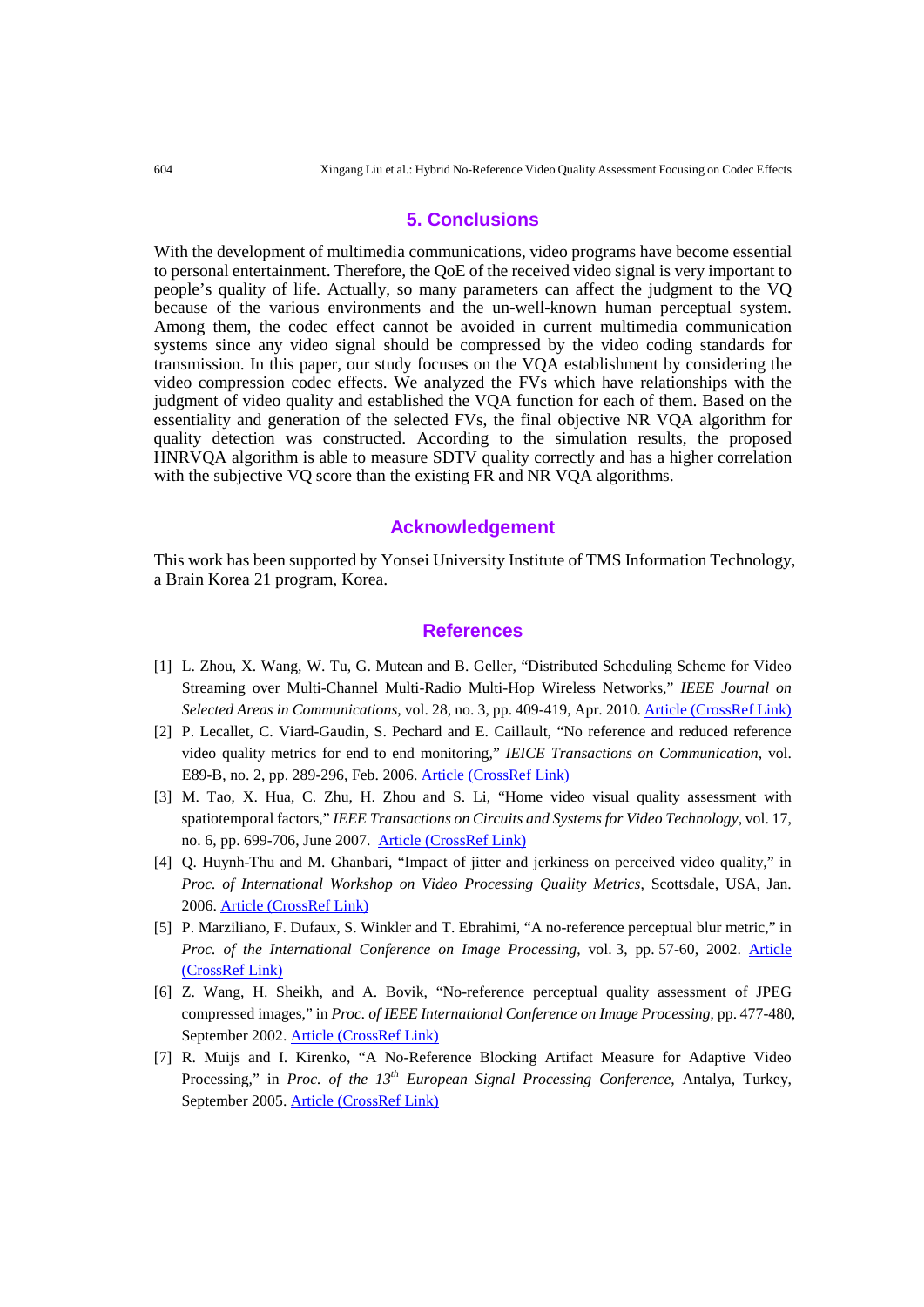- [8] D. Richard and X.D. Yang, "Existing and emerging image quality metrics," in *Proc. of Canadian Conference on Electrical and Computer Engineering*, pp. 1906-1913, May 2005. [Article \(CrossRef](http://dx.doi.org/doi:10.1109/CCECE.2005.1557355) [Link\)](http://dx.doi.org/doi:10.1109/CCECE.2005.1557355)
- [9] J.S. Pan, F.R. Mclnnes and M.A. Jack, "Bound for Minkowski metric or quadratic metric applied to VQ codeword search," *IEE Proc. of Vision, Image and Signal Processing,* vol. 143, pp. 67-71, Feb. 1996. [Article \(CrossRef Link\)](http://dx.doi.org/doi:10.1049/ip-vis:19960118)
- [10]I. Avcibas, B. Sankur and K. Sayood, "Statistical evaluation of image quality measures," *Journal of Electronic Imaging*, vol. 11, no. 2, pp. 206-23, April 2002. [Article \(CrossRef Link\)](http://dx.doi.org/doi:10.1117/1.1455011)
- [11] "Objective perceptual video quality measurement techniques for digital broadcast television in the presence of a full reference, " *ITU-R Draft New Recommendation J.144*, 2003
- [12]Z. Wang, A.C. Bovik, H.R. Sheikh and E.P. Simoncelli, "Image quality assessment: from error visibility to structural similarity," *IEEE Transactions on Image Processing*, vol. 13, no. 4, pp. 600-612, April 2004. [Article \(CrossRef Link\)](http://dx.doi.org/doi:10.1109/TIP.2003.819861)
- [13]Y. Yang, P. Cao, Y. Yang and S. Wang, "Corollary discharge circuits for saccadic modulation of the pigeon visual system," *Nature Neuroscience*, vol. 11, pp. 595-602, 2008. [Article \(CrossRef](http://dx.doi.org/doi:10.1038/nn.2107)  [Link\)](http://dx.doi.org/doi:10.1038/nn.2107)
- [14]C. F. Lai, Y. M. Huang and H.C. Chao, "DLNA-based Multimedia Sharing System for OSGI Framework with Extension to P2P Network," *IEEE Systems Journal*, vol. 4, No. 2, pp 262-270, 2010. [Article \(CrossRef Link\)](http://dx.doi.org/doi:10.1109/JSYST.2010.2047175)
- [15]L.S. Aiken and S.G. West, "Multiple Regression: Testing and Interpreting Interactions," *Sage*, Thousand Oaks, Ca, 1991.
- [16]VQEG Phase I SDTV video sequences and DMOS. [Article \(CrossRef Link\)](http://www.its.bldrdoc.gov/vqeg/)
- [17]L. Zhou, N. Xiong, L. Shu, A. Vasilakos and S.-S. Yeo, "Context-Aware Multimedia Service in Heterogeneous Networks," IEEE Intelligent Systems, vol. 25, no. 2, pp. 40-47, Mar. 2010. Article [\(CrossRef Link\)](http://dx.doi.org/doi:10.1109/MIS.2010.48)
- [18]K. Krajsek and R. Mester, "Signal and Noise adapted Filters for Differential Motion Estimation," *Lecture Note in Computer Science,* vol. 3663, pp. 476-484, Springer Berlin, Sep. 2005. [Article](http://dx.doi.org/doi:10.1007/11550518_59)  [\(CrossRef Link\)](http://dx.doi.org/doi:10.1007/11550518_59)
- [19]L. Zhou, B. Geller, B. Zheng, A. Wei and J. Cui, "System Scheduling for Multi-Description Video Streaming Over Wireless Multi-Hop Networks," *IEEE Transactions on Broadcasting*, vol. 55, no. 4, pp. 731-741, Dec. 2009. [Article \(CrossRef Link\)](http://dx.doi.org/doi:10.1109/TBC.2009.2032795)
- [20]J. Wu, X. Liu and K.Y. Yoo, "A temporal error concealment method for H.264/AVC using motion vector recovery," *IEEE Trans. on Consumer Electronics*, vol. 54, no. 4, pp. 1880-1885, Nov. 2008. [Article \(CrossRef Link\)](http://dx.doi.org/doi:10.1109/TCE.2008.4711249)
- [21]X. Liu, K. Yoo and S. Kim, "Low complexity Intra prediction algorithm for MPEG-2 to H.264/AVC transcoder," *IEEE Transaction on Consumer Electronics*, vol. 56, no. 2, pp. 987-994, May, 2010. [Article \(CrossRef Link\)](http://dx.doi.org/doi:10.1109/TCE.2010.5506030)
- [22]X. Liu, J. Wu, J. Liu and K.Y. Yoo, "Hybrid full reference video quality measurement for SDTV service", in *Proc. of the 2007 KSPC*, vol. 20, no. 1, Oct. 2007.